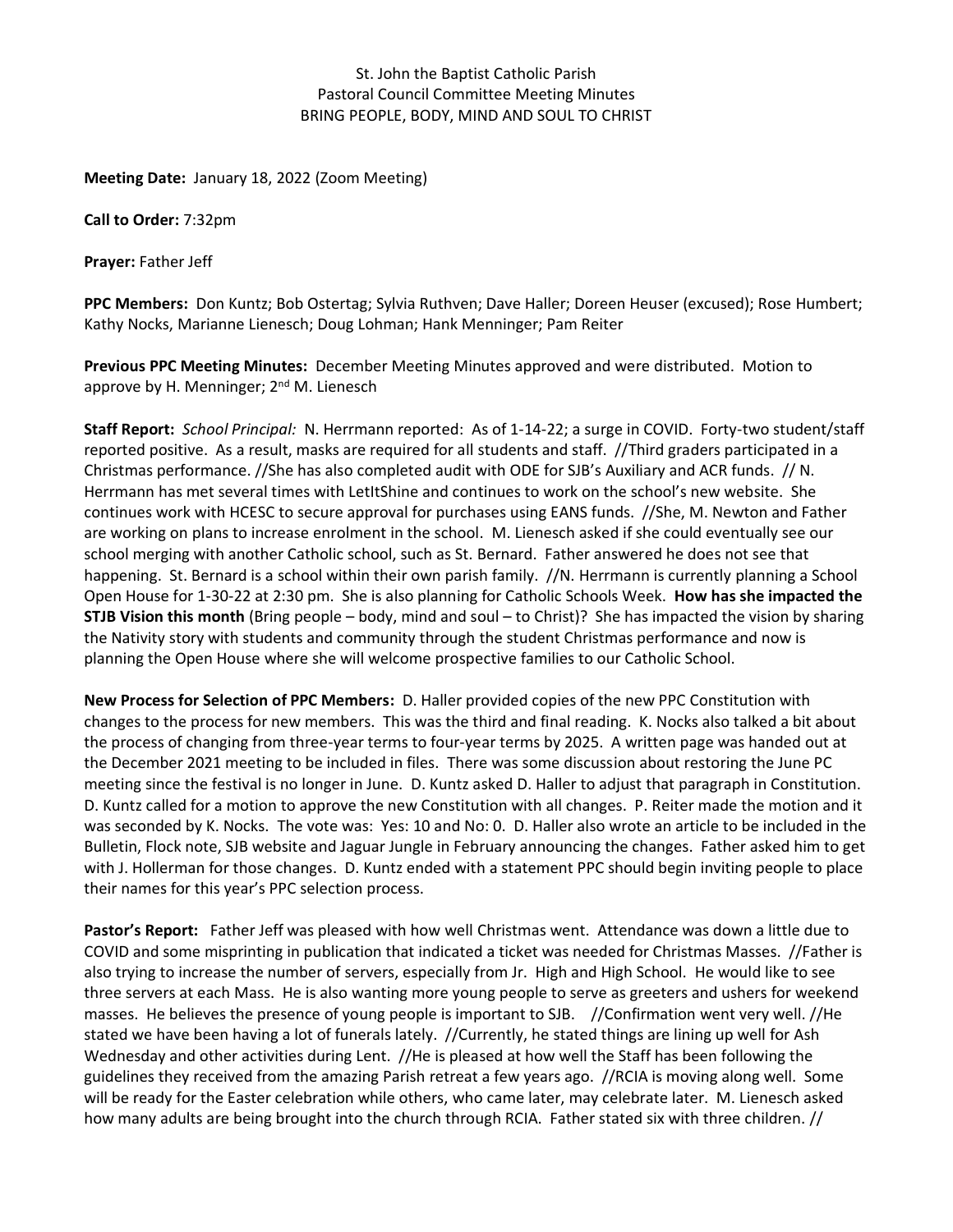# Page 2 SJB Parish Pastoral Council Meeting Minutes –1-18-22 **Bringing People, Body, Min and Soul to Christ**

D. Kuntz stated that the PPC wanted to acknowledge D. Lohman's father, Edgar, for his many years of service on PPC and other work in the parish. He announced the PPC has taken a collection among its members and that money will be donated to the Reach Out Pregnancy Center in honor of Edgar Lohman. D. Lohman was thankful.

*Business Manager Report:* M. Newton attached the November Financial Summary to his report. He stated that the collection letter father placed in the Bulletin has been successful. While November collections were low, December is more positive. // YTD revenue significantly above budget due to festival and pledge payments offsetting a collections shortfall, while expenses were lower than budget, most of which will be offset by December interest adjustment. //School: YTD revenue is very favorable, but again, that is due primarily to the early payment of tuition. A small expense favorability is due mostly to timing. //Total Church and School: YTD revenue and expenses are favorable to budget with some being real and some being timing. //Statement of Financial Position: The November cash balance decreased primarily due to the \$126K new church bank loan payment. //Building & Grounds: Preparation for Christmas, old church internal wall repairs and painting, normal work orders. School: 22/23 tuition finalized. K-8 a 4% increase less multi-student discount; PreK/PS: a 4% increase. A greater gap between P3 & P4, greater increase, in non-parishioner rate; Fees: increase in registration, processing and credit card fees. Church: Holiday post card. **How has he impacted the STJB Vision this month: (**Bring people – body, mind, and soul – to Christ)**?** By having a significant focus on maintaining a financially stable parish through collections and school tuition. There have been multiple efforts to facilitate a positive Advent worship experience through the postcard communication and the preparation of the church for Christmas.

*Pastoral Associate:* E. Hollis reports on 12-1-21 the Parish Advent Reconciliation Service was successful. //At a school Mass they celebrated with Sophia Cowan the Rite of Acceptance into the Catechumenate. // He Selected and scheduled "Sunday Advent" and coinciding "This week at Home" Printings for the Bulletin for all weeks of Advent and the Christmas Bulletin. //E. Hollis also prepared and coordinated the December 5th celebration of the Combined Rites of Acceptance into the Catechumenate & Welcoming Baptized Candidates Seeking Full Communion at the 11:15 am Mass. //He prepared and coordinated December 7 Advent Prayer Concert with Mike Davis. //E. Hollis prepared and coordinated December 11 celebrating Fr. Shine's 90<sup>th</sup> birthday after the 4 pm Mass.// He took Young Adults to the Weaver Christmas Lights for an evening of reflection and fellowship. //He hosted the Annual Young Adult Christmas gathering at his home with faith, food and fun. //He prepared and coordinated the book give away for parishioners at Christmas Masses along with the special bookmark. //E. Hollis participated in Synod 2021-2023 Conference call and other communications. He serves as point person for St. Lawrence Deanery along with Joy Gemperline. //He scheduled two deanery meetings for February 2022. **How has he impacted the STJB Vision this Month: (**Bring people – body, mind and soul – to Christ)**?** In his activities throughout Advent, he has drawn people to Christ or back to Christ. Christmas is one of two main times of the year many people come to church and are open to evangelization and God's love.

### *School Principal*: See Staff Report above

*Religious Education:* T. Palmer reports she completed the Teacher Advent study. She aided Sophia Cowan receiving the Rite of Acceptance on 12-3 as part of Sophia's journey to baptism at the Easter Vigil. //She is planning the Confirmation Retreat in January along with the Confirmation Mass. **How has she impacted the STJB Vision this month: (**Bring people – body, mind, and soul - to Christ)**?** Through the teachers Advent study, she brought teachers and school staff closer to Christ. This was not only the study, but the discussions they had together. PSR attended both the Immaculate Conception Mass and the parish penance service which brought them closer to Christ and also many of their family members who attended. Through her own Advent reading of Luke each day. This affected her own body, mind and soul, but also affected the kids she touches. She used many of the insights she had and taught through interactions she had with youth and volunteers.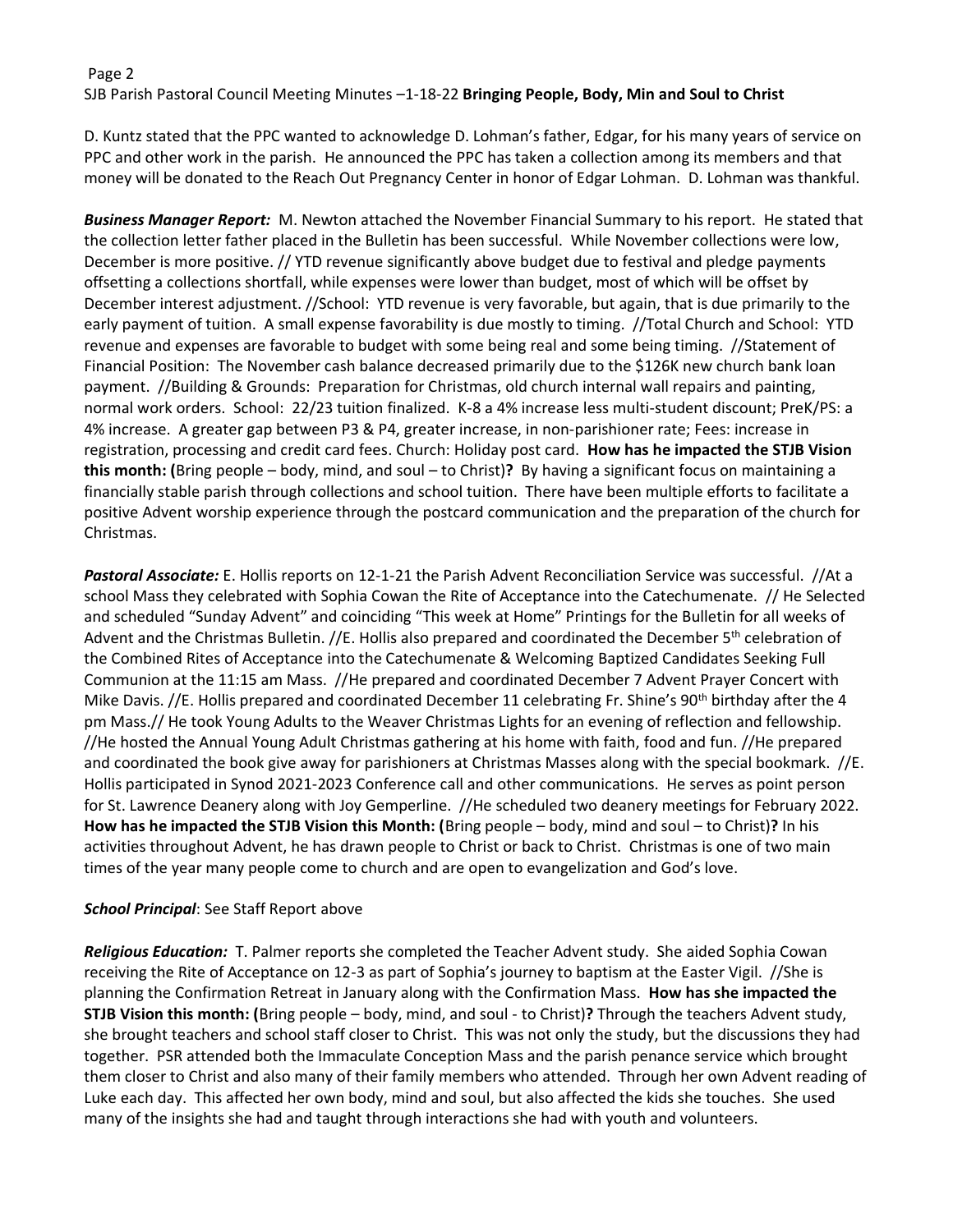#### Page 3 SJB Parish Pastoral Council Meeting Minutes – 1-18-22 **Bringing People, Body, Mind and Soul to Christ**

*Music Director:* M. Johnson reports leading music and recruiting priests for the Advent Reconciliation Liturgy. This service has grown over the years with 10 priests and prayerful atmosphere provided by soft background music. //He

prepared and played all Christmas Mass music. He noticed a growing crowd at the midnight Mass for Christmas. He was involved in the Liturgical Environment for Christmas which was a bit more like 2019. He thanked the suppliers for their contribution of beautiful plants/ trees/ wreaths: Lohman Greenhouse; Jackson Florist; A.J. Rahn Greenhouse and Tropical Foliage Plant Wholesales. He also thanked the team who helped design, set up and take down the beautiful Advent season decorations. **How has he impacted the STJB Vision this month:**  (Bring people – body, mind, and soul – to Christ)**?** He states that some parishes use fake trees, wreaths and greenery for their Christmas liturgical environment. Part of the reason we utilize real plants/ trees/ greenery/ etc. is that they help focus on the beauty of God's creation. There is value of authenticity in our liturgical environment. Our sacramental rituals engage our senses to help us enter into encounters with God. Being able to have not only the sights and sounds of Christmas, but also the smells of fresh cedar and pine engage a layer of our senses that the artificial just cannot. He feels blessed to be part of a parish that makes the extra effort to foster encounters with God through our liturgies.

*Building and Grounds:* See report from Business Manager.

*Parish Life:* P. Reiter reports the ROMEO's met for the first time in two years at Monk's. However, no men showed up. H. Martini plans to keep promoting the lunch. //Breakfast Club meets  $2^{nd}$  Saturday of every other month. // JULIETS meets fourth Thursday of every other month. The Junk in the Trunk event will be held in 2022. K. Thomas is the leader of this event. //**How has this group impacted the STJB Vision this month:** (Bring people – body, mind and soul – to Christ)**?** Parish Life's purpose is to develop and host social activities for the gathering of SJB parishioners to grow together as God's family, to celebrate together each other's lives and to promote Christ's love through outreach to the Community and the World.

*Reports from Social Action:* K. Nocks reports since the Bountiful Hearts meal (The 4th Saturday of month) was Christmas, they notified people they would be distributing a Christmas meal for them on Saturday 12-18-21. The next Bountiful Hearts meal is scheduled for 1-22-22 and will be hosted by the St. John's Athletic Association. //Feeding Hungry Children: Kathy and Dick Nocks delivered food for the Christmas break on 12-14-21 to 12 families with 42 children to be fed. The next delivery will be on Spring Break. //Community Garden: More gardeners are needed when planting begins in the spring. //Hope's Journey: Sufficient funds have been raised to start the men's home, but they still need a location. They are still working on details. //Spanish Mass: Usually there are between 35 and 40 people attending, but on the feast of Our Lady of Guadalupe on 12-12-21 there were 58. One of the members brought special music. //Transportation: not many calls have been received; however, they are ready to help those who need a ride. //Stephen Ministry: This is a great support ministry to help those struggling with life issues. There is a box in the church for those interested in reaching out for help to place their name and number. //El Salvador: COVID has caused the group to cancel their plans for a visit. They have had a generous response from parishioners and friends for the school tuition. A total of \$50,600 was sent to Santa Cruz parish and about \$20,000 will go to Our Lady of Guadalupe parish. Blood Drive: Scheduled for 7-21-22. K. Nocks also reported on SVdP. They want to thank everyone for a very successful Christmas Sharing Tree this year. Once again, this spring, we will be joining the Boy Scouts for a "stuff the tent" food pantry drive. More information will be in the Bulletin.

*Athletic Association:* Upcoming Board positions are: President, Vice President, Secretary and the group will revisit their by-laws. //M. Newton discussed CPR training for coaches. The Board decided to explore options for offering a course. Some coaches are already certified through their employers. M. Newton advised the group of